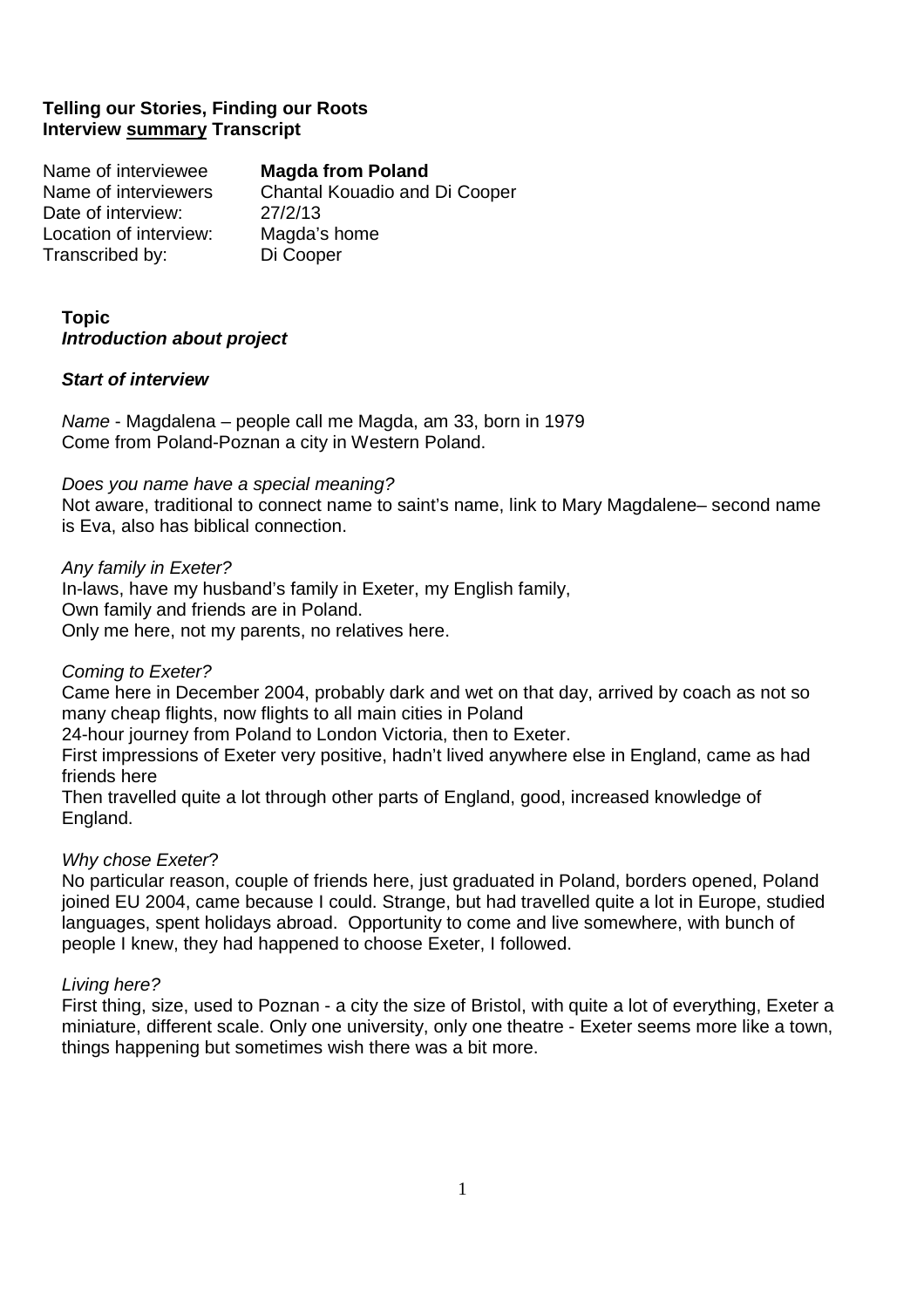Back to Poland, any special celebrations, festivals? Any you import from there to here? Around Christmas, marrying into English family, they now have extra holiday. Celebrate Christmas Eve, special meal, with special food and symbols. Brought this with me, to share with my husband's family. They come over to share the celebration with us.

#### Special occasions?

Wedding important, knew our wedding had to be in Poland, did not like fact that people would have to buy own drinks in England, very strange tradition. For a wedding in Poland bottles of vodka on every table, people dancing to  $4 - 5$  a.m.

 17 guests travelled to Poland, quite cultural exchange, never travelled to Poland before. Really interesting for them to come to see, over long weekend.

#### Polish community in Exeter

Well organized, a lot came after 2004 and stayed. Polish Saturday school, 2-3 Polish shops in Exeter, good network of knowing one another, hanging out together. Know through work, friends of friends.

 Setting up Polish association, called 'Polonika', great fun, met couple of like-minded people who wanted to do something together.

## Is Association still going?

People now very busy with lives. Did put on events, did things in school, did things at Sidwell Centre, 3 Christmas Eves, carol singing.

 At first need for people to get together, needed help. Those deciding to stay now settled very well, not so much need. Children in school, have flats, houses, better jobs. Not such need, as in early days.

Early days everyone had same problems, a lot of practical stuff.

Rules and formalities not aware of.

 People from Citizens Advice Bureau, came to explain formalities, banks, NHS, things like that. People now gone back, 2007-08-09 economic migration, could earn 3-4 times more. Earn money to send children to university, clear plan, currency changed, £ not worth so much, contributed to return.

## Are you going to stay?

Difficult about going back. Happy and fulfilled here in Exeter, but still missing home feeling. Sometimes don't think about it, at certain times of year feel it more, always there. Think might go back, but not in near future, settled here, husband here, family here. Everything going really good.

## Children?

 Don't have children, have step-children. Very difficult to go back, have to start from scratch back home.

#### Work?

Work for self, on contract basis, lead different projects for NHS. Project to run, organize, plan, health & social care, lot of flexibility, great.

 Changed jobs many times. First job in bowling centre, working in bar, shows entry point for everyone coming.

#### Move from bar work to social work?

Easy in sense, done it, but not easy. Bar work, but wanted office based job. Applied and got job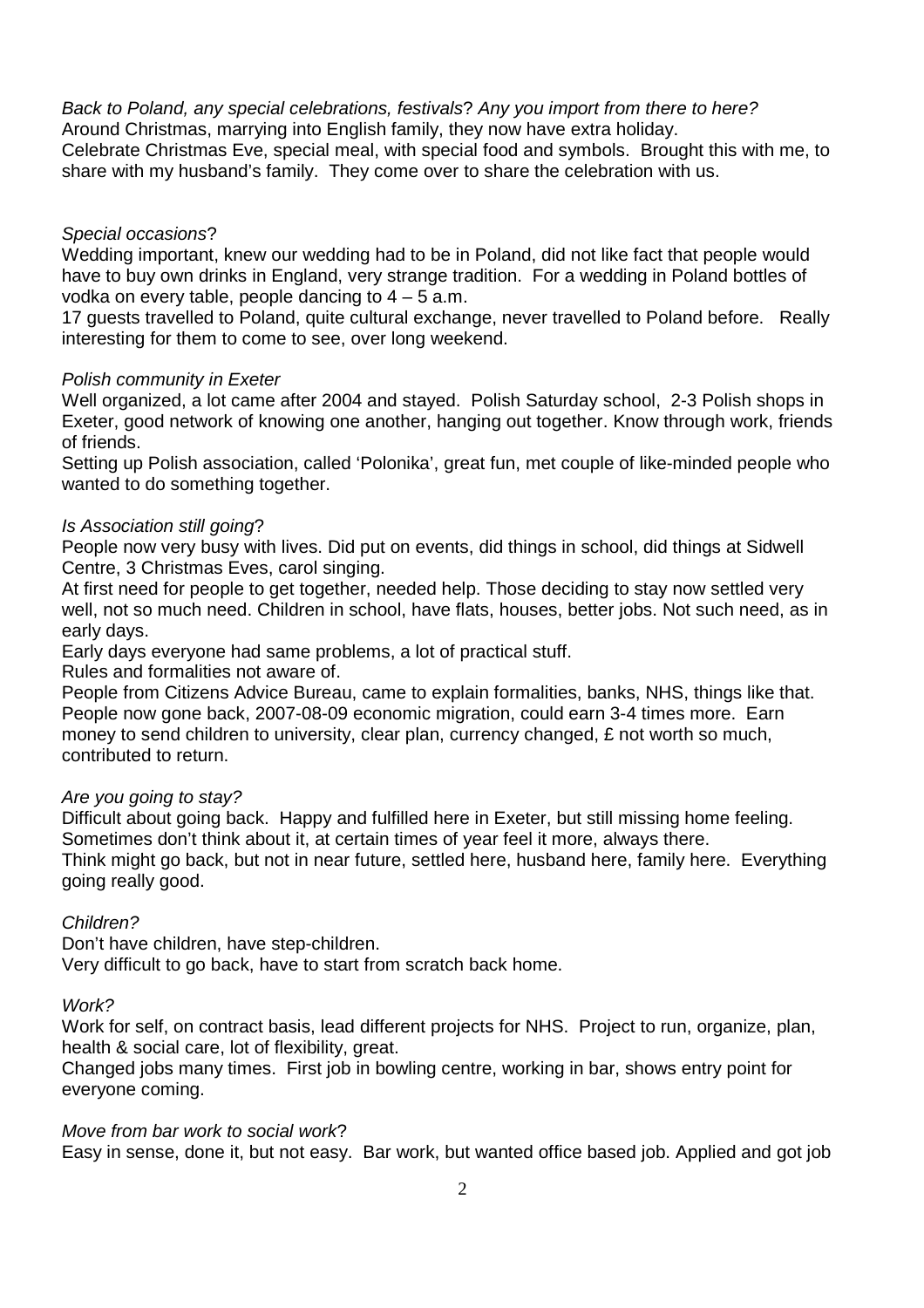in language school, worked as assistant to receptionist, photocopying, typing.

 Job as secretary, admin. At University, 2 years, springboard to something else. Always been happy & lucky with people worked with, meet people on way who could help with next step. Importance of having knowledge of English, but still had to work through glass ceiling, at every work place.

 Now, as freelance manager, get asked less and less where come from. When came, everyone asked, why am here, people tried to find common ground, 'knew someone Polish'.

## In which part of the city have you lived?

Now in brand new part of Exeter, been here 2 years, being built – The Rydons. Lived in Pinhoe and Polsloe, now have own house here.

## Are you afraid of being in any part of the city?

Not afraid of any part, I love city centre, especially with Princesshay shopping mall.

## Things you like?

Sushi bar, very happy. Can buy things I like. There are the Polish shops if I want Polish things.

## Friends?

Most friends Polish to begin with, lots through work, circles of friends started to grow, invited to different things.

A lot through Polish assoc., like-minded, still in touch. Easy to make friends for me.

## What do you do in your spare time?

Favourite thing to do now, walk dog, finding different places, parks, places where can walk with dog, like to walk on Quay.

Schools?

Don't know anything about schools, since do not have children.

## Are you member of a faith group?

Catholic, attend church in Heavitree Rd., met people there. Also had Polish masses in South St. once a month. Met Polish friends.

# What radio, tv programmes do you like to listen to/watch?

Watch anything on English telly, also have Polish telly, important, special box for Polish channels.

## Do you take part in sport?

Do not play any sport. Basketball when young. Do enjoy Zumba, do every Mon. and Friday, also swim. Try to keep myself active.

## Do you watch sport?

No. Sometimes watch world cup, important Football with husband.

## Other languages?

French, and Swedish, this was other language chosen when studying. Not used for many years. French, not spoken for some time either, could not do this interview in French.

## Do you use internet?

Yes, Skype, emails, keep in touch with everyone.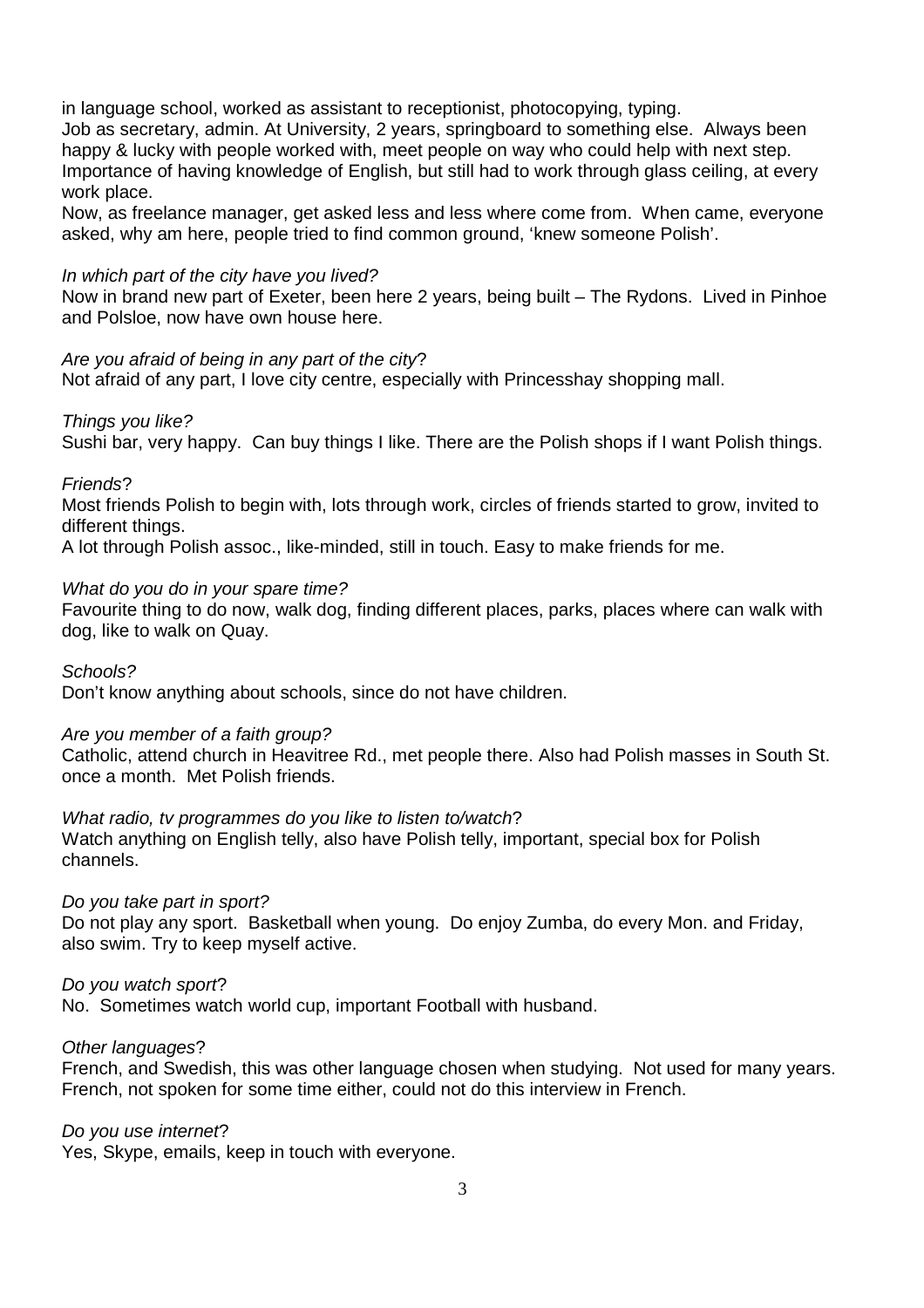#### Have you been on tv or radio?

Not on tv, been on radio, here in Exeter. BBC Devon wanted interview on what like to be as migrant worker. Very interesting but asked lot of leading questions, not very nice at all. Myths about people coming here and taking jobs, not very nice, not very friendly. However, felt must be doing something right if on Radio Devon. But very stressful experience. People could not understand why Poles had come over, trying to find out more.

#### Are any of your own family here?

All family in Poland. Have brother who has been over here, several times. He stayed for couple of months, tried to work, see what was available. He is an artist, wanted to interest people in his work, portraits, sculptures, not good idea, 2 months not long enough to make good contacts. Friends do come over to visit. Husband and I go to Poland every year, my mother coming over for Easter. Easy way for me to go to Poland, flight from Bristol. Also keep in touch through skype, quite easy to keep in touch now.

(short break)

## Coming back – question about how do you consider yourself, Polish…?

 100% Polish. Next, European, quite important to me, it's difficult to explain, perhaps to understand, when my country joined European Union possibilities of movement across Europe, people my age, studying together, we were ready to spring and travel abroad, ready to take opportunities. Different friends moved to Sweden, to Germany, natural to us, borders opened, could travel with having ID.

 If could explain, before opening up, if coming to England, need to apply for visa, get visa. When landed, two queues – EU / non EU –have to go through non EU, fourteen times longer than EU queue. People just go through that queue. Need on arrival to show bank statement to show you have 'x' amount of money in your account, produce address, name of person you will be staying with, and they would phone that person to ask if this is true. Very unpleasant.

 Similar when went to Sweden, accepted on language course, then exactly same process, two queues, there for hours, eventually reached guy who then checked every single detail, which language school, every detail, found it very humiliating. Marked very clearly difference between those with freedom to travel, and those from non EU countries, just felt horrible. When changed made things easy, free, now I am Polish but have the European experience too.

## Further questions about interview with BBC Radio Devon - notion of Polish people coming to take people's jobs. How do you feel about that?

 Horrible, leading questions. What trying to do was address people's concerns, a lot of Polish people came, Exeter had 4,000 people arriving in very short space of time, suddenly was an issue. Guess it is against any group, of any other nationality, ethnic group, who comes over, to any country in the world. Completely natural, unfortunately, thing to see them as threat, 'We need to have jobs, this is our country', want to protect. That will never change, there will always be discrimination.

What did your family feel when you decided to move down here – for you as a young girl? Think for long time they thought I would come back, kept asking, when are you coming back? Would tell them had really good job, just a bit longer, then met this amazing guy, actually asked me to marry him. Once that happened, really meant I was settling here for good. Think they understood, They miss me a lot, but they know that I am very settled, am very happy.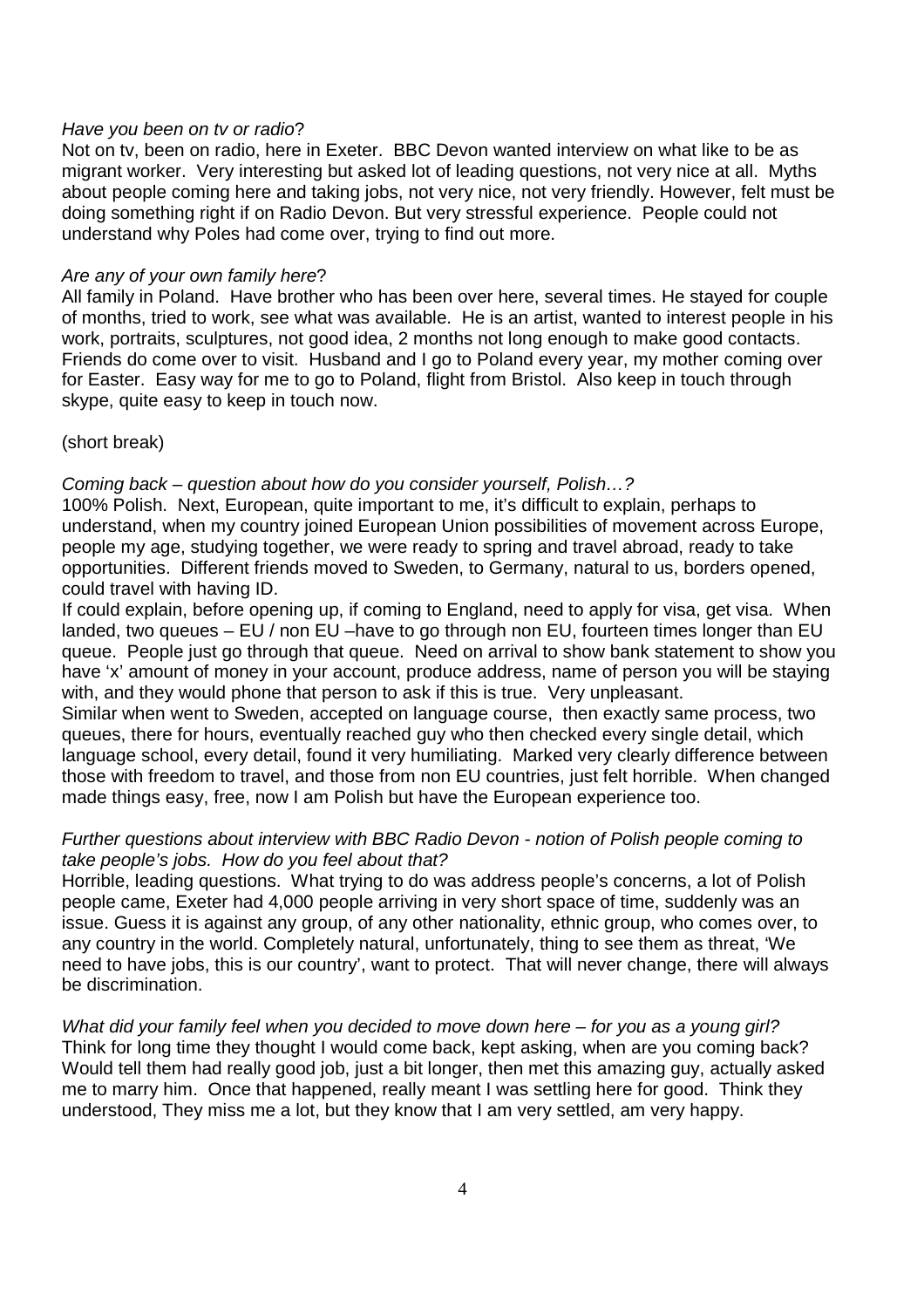#### Have people been rude to you because of your origin?

I haven't met anybody rude, think English people always very polite, but don't necessarily tell you what they think to your face, it's important to be polite

 Also because of work, because office based, only very short time when working in bar, then moved to office jobs where everyone very friendly. Annoying to always have to spell my maiden name, ten times a day. Funnily enough, mentioned already, glass ceiling with jobs, quite difficult, difficult to move on to job where could use qualifications, what qualified to do. On discrimination, really difficult to explain, done in really good faith. Really big thing – my employer wanted to set up BME (black and minority ethnic) network, for employees. This fine but invitation only sent out to people who had foreign-sounding last name. Not open to anyone generally. I was sitting in an office with guy, doing finance, from Holland, lady in marketing from Canada, and my boss half American. I was only one who had letter. If looking at ethnic minorities, they would be in same boat. They were not picked up. I was very upset about it, as being singled out because I had funny-sounding last name. Just because had funny-sounding last name, would have something to talk about, quite ridiculous. Very upset.

Boss recognized how upset I was, and suggested that I should do something about it. Or asked if she should feed it back? Yes. Person responsible came down, had not thought that it would upset people. Quite interesting. Always felt equal, suddenly singled out.

#### Question whether friends experienced any racism?

Yes, really think depends on type of work you do, a lot of people in factories, production line, cleaning companies, manual work, or farming, they experienced horrendous discrimination. These sorts of places where bosses abuse their power. I had support when I was upset about my experience. Know of some horrible stories of not being paid, being paid below minimum wage. People who have had accidents, no insurance. Sacked because they're pregnant. A lot of discrimination in the workplace. Definitely depends on workplace, and who you meet.

#### What's your impression of the Police?

Love fact they have horses. Not have had much to do with police. Took me some time to see that police completely different here than in Poland. Concept of being approachable, and friendly on street. Also practical stuff, crime detection. Guess again easier, because of work I was doing. When in community development work, invited police officers to talk to group of Polish people on how can feel safe in Exeter, that police can help them.

#### How are police in Poland different?

Because when Poland still communist country, police were part of the oppressive state, so they were basically seen as the enemy. Changed in the nineties but takes a lot of time to change the culture. Think much better now.

 As example, approach to domestic violence. I supported Polish ladies here around this issue. Have found police response brilliant in comparison with what may have expected in my country. Very well organized. That my experience second-hand. Still not first port of call for many people. People from Poland get on with things themselves.

#### How do you find the council?

Council fine, never had much to do with them. If asked anyone who needed housing benefit, different story. May be tell you that no interpreter available, may be that were not treated in totally appropriate way. If in position of not speaking language, do not know rules, it's easy to feel lost or be very open to discrimination. Wrong information, people dismissing you, that was why Polish Association so important. Actually entitled, this is how you can do things. Polish Association would talk about role of police, how to approach things if have problems, if entitled to benefits, how to go about it. How to get kids to school. How to ask for translator.